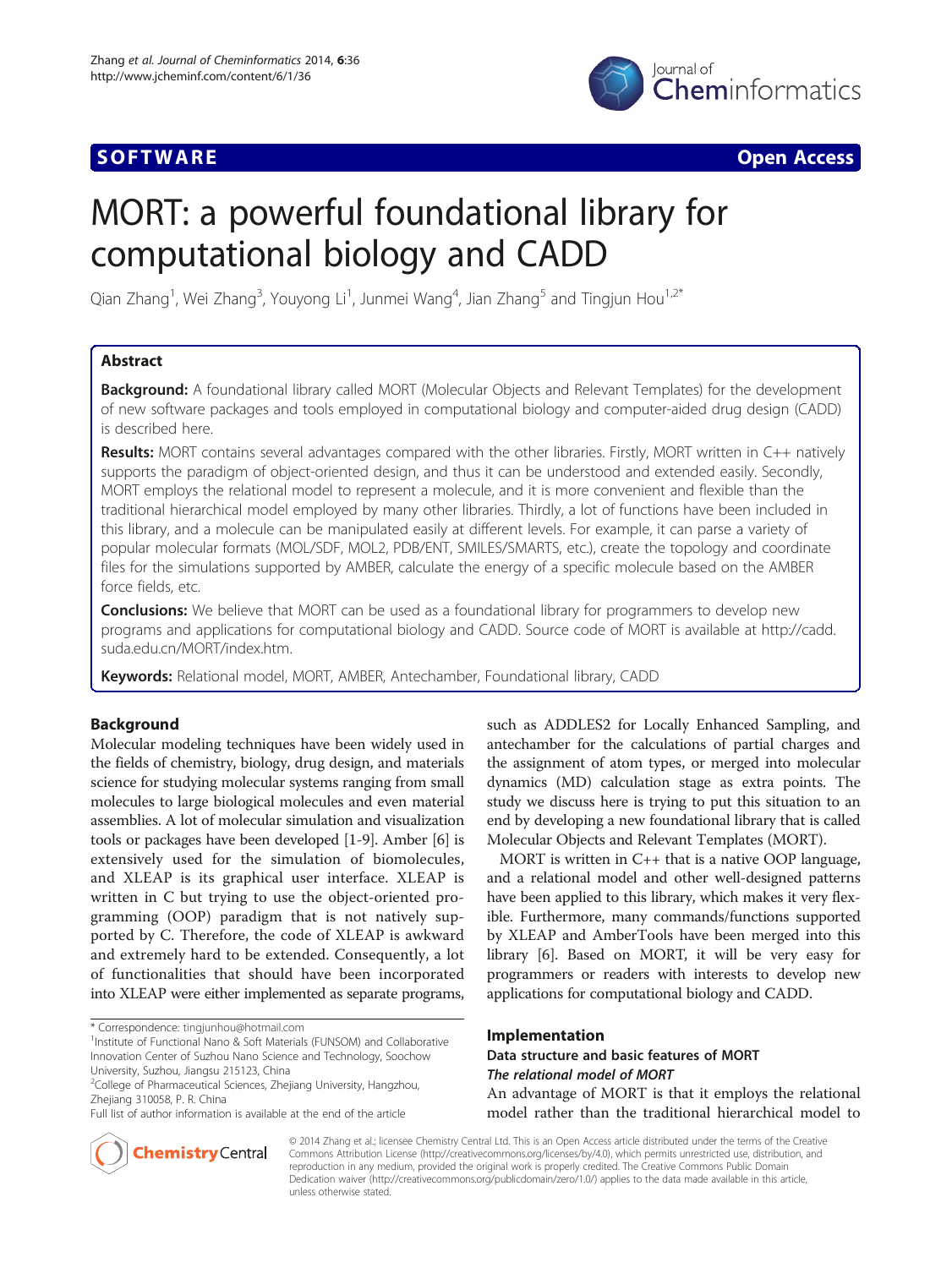store all the information of a molecule. In the hierarchical model, a molecule owns some residues, and a residue owns some atoms. Therefore, a molecule does not own atoms directly. In the relational model, a molecule owns residues and atoms directly, while a residue does not own atoms, and they just have relations between each other.

The hierarchical model is used by XLEAP and some other software packages (for example, NAB [[10\]](#page-8-0)). But it has the following disadvantages. Firstly, the hierarchical model is inconvenient for iterating over the atoms in a molecule. In the hierarchical model, to iterate over atoms, users need to iterate over all residues first. Therefore, counting atom number is not a constant time operation but proportional to the number of residues. To overcome this problem, some kind of cache may be used to store the atom number or pointers to the atoms inside a molecule. This solves the efficiency problem but brings up a consistency problem, i.e. the cache needs to be updated when an atom is deleted or inserted. Secondly, the hierarchical model has problems to handle bonds, because in the hierarchical model, residues own atoms, and it is natural that bonds should be owned by residues too. A problem may always exist for interresidue bonds, whose ownership would be a dilemma for the hierarchical model. Similar things happen to other components, such as angles, torsions and improper torsions. Thirdly, the hierarchical model is hard to be extended. For example, adding a new object strand is a very useful concept for a DNA system, because a DNA molecule has two strands and each strand has several residues. In the hierarchical model, we need to add an extra layer between molecule and residue, but in practice, all code that involves the iterations on atoms and residues needs to be changed to iterate on strands first, which in turn means massive changes to the existing code.

However, all these problems do not exist or can be easily fixed for the relational model employed in MORT. Firstly, the problem of iterating on atoms does not exist because a molecule owns atoms directly, and then users can perform the iteration on a molecule directly disregarding residues. Secondly, the relational model does not have any problem dealing with bonds, angles and torsions, because in the relational model a molecule directly owns bonds, angles (if any) and torsions (if any). Finally, compared with the hierarchical model, the relational model is extremely easy to be extended. Taking the strand as an example, to introduce a strand by employing the relational model, users do not need to change the old code. Strand can only appear in DNArelated program and all users need to do is to make sure that the relations between strand and residues have been created correctly.

It has been mentioned that in the relational model, atoms, bonds and residues are owned directly by a

molecule, so are angles, torsions and any other possible components such as strands and improper torsions. In MORT, these objects (atoms, bonds, etc.) are called molecular objects (referred as MOs). Currently, MORT supports eight types of MOs: atom, bond, residue, angle, torsion, out-of-plane stretch (also known as improper torsion), torsion-torsion interaction, and pi-torsion (the latter two are used exclusively by the AMOEBA force field). A four-character-long-code is assigned to each MO type, and they are *atom, bond, resd, angl, tors, oops, tor2* and ptor.

The names of these object types are encoded into HASH values in order to save the time of comparing characters. Each HASH is 10 letters long and only composed of letters, digital characters and underlines. Some HASH values are predefined, and the others can be generated by using a function with a string as the input. The flowchart for the generation of a HASH value is illustrated in Figure [1](#page-2-0).

#### Composition of a molecule

The basic idea of MORT is: a molecule (represented by class molecule\_t) owns several MOs (atoms, bonds, etc.), and each MO has its own properties and there are relations between them. In order to save the properties and relations, two variables are created. The properties are stored in components (represented by  $m\_components$ ), and the relations are stored in adjacencies (represented by *m\_adjacencys*). Both of *m\_components* and *m\_adja*cencys are the member variables of class molecule t. A molecule usually has several components (i.e. an atom component, a bond component, and even a residue component in many cases) and has several adjacencies (i.e. atom-atom adjacency, atom-bond adjacency, bondatom adjacency, atom-residue adjacency, and residueatom adjacency). Descriptions of the important classes of variables are listed in Table [1](#page-2-0).

A component physically contains all the properties of a kind of molecular objects. For example, the atom component of a molecule contains all the properties of atoms. More specifically, the properties of the same type are stored sequentially in an array, the atomic numbers of all atoms are stored in an integer array, while the names of all atoms are stored in a string array. However, the properties whose type is numerical vector are handled differently, and they are not stored in an array of numerical vectors (which can be considered as a 2D array of floating numbers) but in a 1D array of floating numbers. The component is implemented in this way to achieve the best space efficiency.

An adjacency records the relations between two components. For each pair of connected molecular objects, there is a record in the adjacency. More specifically, it uses a 2D array to store connections.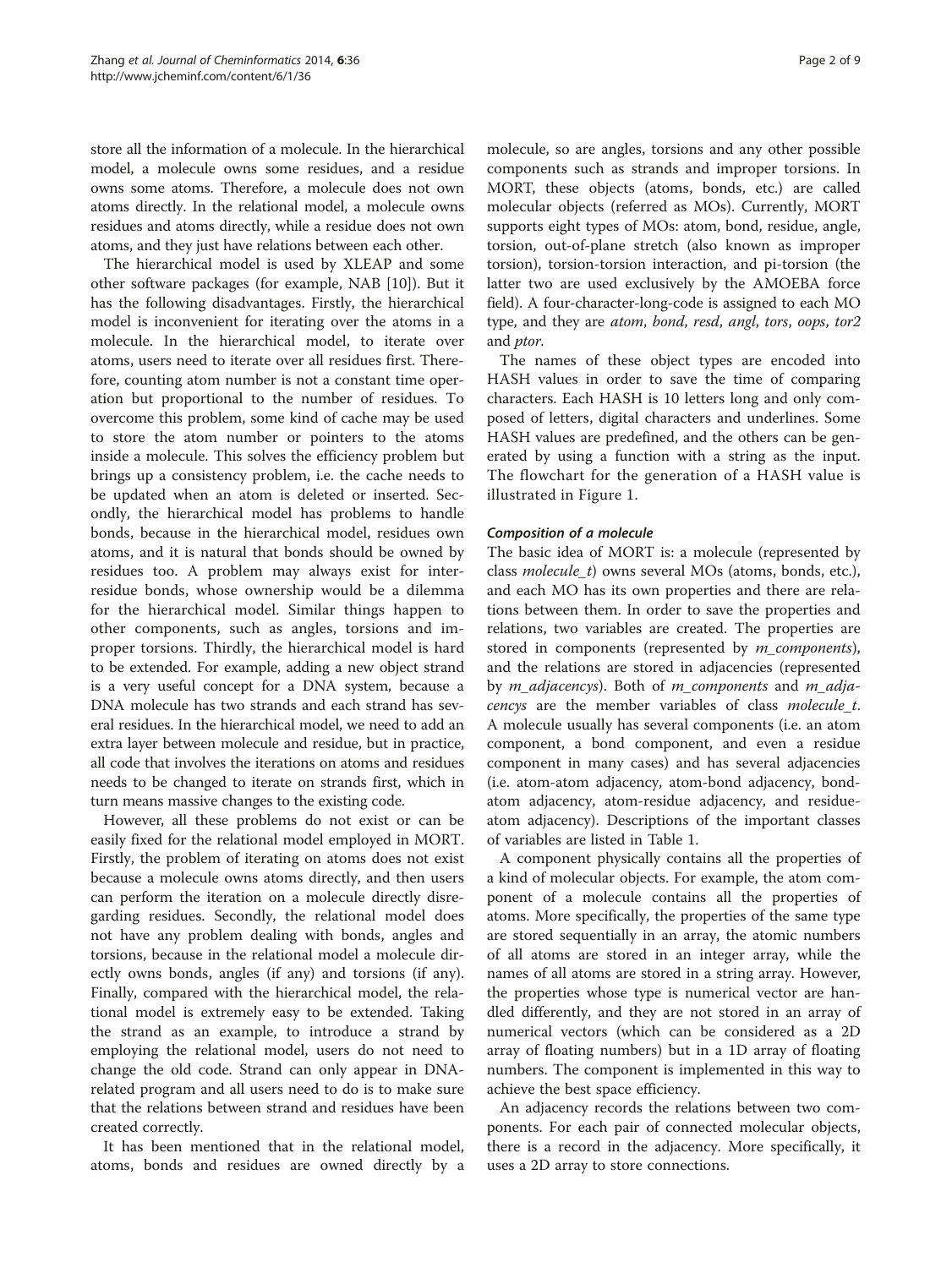<span id="page-2-0"></span>

The composition of a molecule is shown in Figure [2](#page-3-0). If users want to handle a MO, such as creation or deletion, they can operate with class *morf\_t*, which is the base class for all MO classes. In brief, class *molecule*  $t$  is designed for the storage of data, whereas class *morf* t is created for the modification, creation or deletion of objects, and it does not contain any data information.

Except for class molecule\_t, another class (represented by class  $database_t$ ) is created to store the information of

Table 1 The descriptions of some important classes of variables

| <b>Class</b> | <b>Description</b>                                                   |
|--------------|----------------------------------------------------------------------|
| molecule t   | a class contains molecular objects and their relationships           |
| mcmpdata t   | a class used to store the information of molecular objects           |
| mcmprela t   | a class used to store the relationships between<br>molecular objects |
| database t   | a class contains lots of molecules                                   |
| morf t       | a base class of the molecular objects                                |
| atom t       | a class used to handle atoms                                         |
| bond t       | a class used to handle bonds                                         |
| $and$ _t     | a class used to handle angles                                        |
| dihe t       | a class used to handle dihedral angles                               |
| resd t       | a class used to handle residues                                      |

a molecule: the molecule's pointers and their corresponding names. Therefore, if a molecule needs to be modified, its corresponding pointers will be returned from the database by using the function *get mol* with its name as the parameter. The structure of class *database\_t* is shown in Figure [3.](#page-3-0) Classes *database\_t* and *molecule\_t* are both inherited from class  $entity_t$ , which is the base class for the storage of data.

#### Assessing properties of MOs

As has been mentioned before, class *morf\_t* is created for the modification, creation or deletion of objects. In order to achieve the above goals, some functions are necessary to access the properties of MOs, and therefore several member functions have been designed as follows:

void set\_x( const string& pname, const value\_type&  $\nu$  ); value\_type get\_x( const string& pname ) const; bool get\_x( const string& pname, value\_type&  $\nu$  );

The character  $x'$  in the names of these functions can be any of the following five characters: 'i' (for integer), 'd' (for double precision), 's' (for string), ' $\nu$ ' (for numeric vector) and 'a' (for any other data type), while the *value* type can be int, double, string, numvec and boost::any depending on the 'x'. In order to accelerate the process,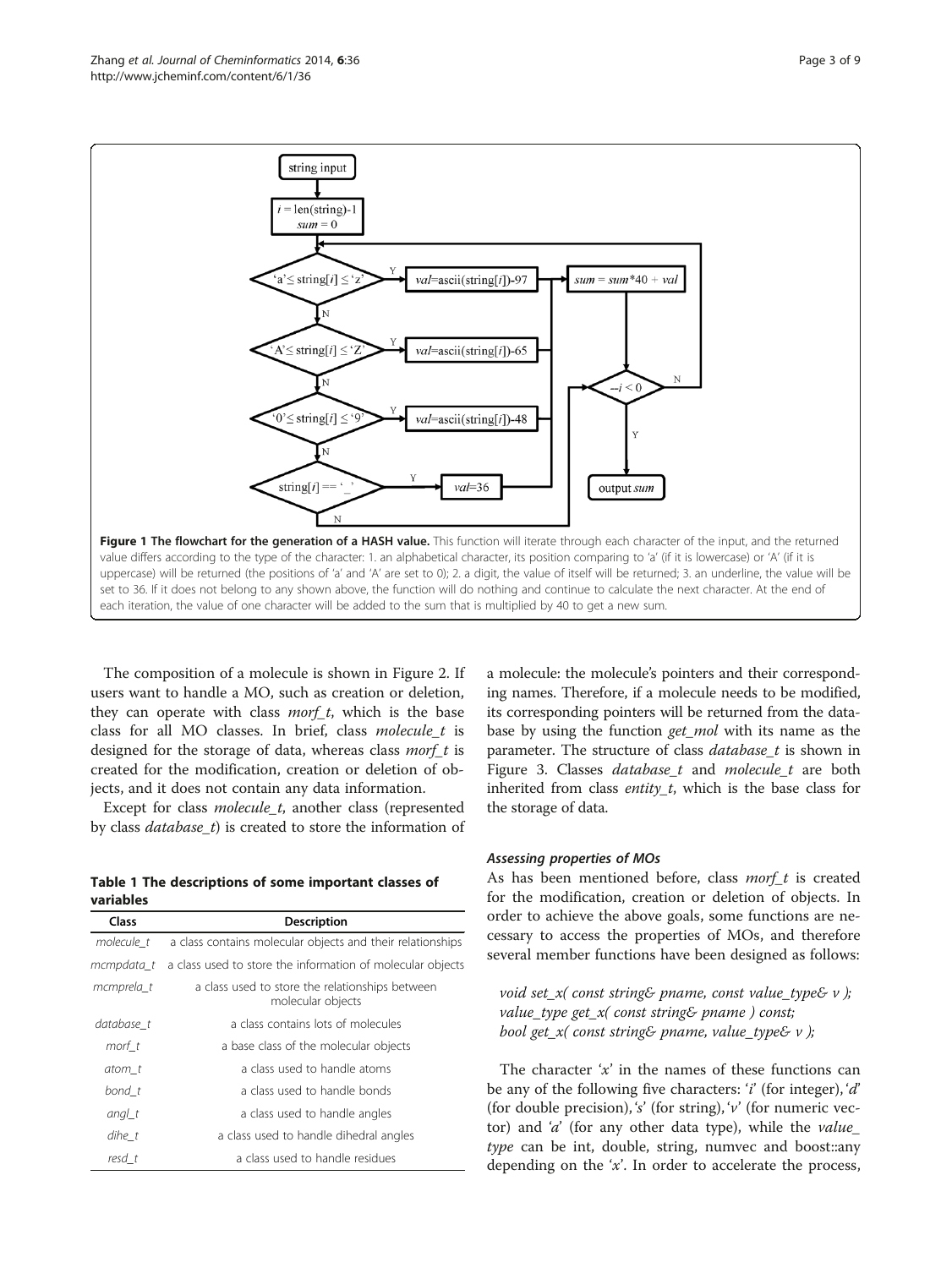<span id="page-3-0"></span>

string can be replaced by HASH values, and these functions can be transformed into the following ones:

void set\_x( const long long& pid, const value\_type& v ); value\_type get\_x( $\text{const}$  long long& pid ) const; bool get\_x( const long long& pid, value\_type& v );

#### Iterating on MOs

Two methods can be used to iterate on the MOs of a molecule: MOITER (molecular object iterator, represented by class *iter\_T*) or MORANGE (molecular object range, represented by class  $range_T$ .



MOITER is a random access iterator, and it has the following member functions:

morf\_t& operator\*(); morf\_t const& operator\*() const; morf t & operator-  $>$  (); morf t const& operator- >  $()$  const; iter  $t\mathcal{E}$  operator++(); iter\_t& operator-(); iter\_t operator++(int); iter\_t operator–(int); iter t& operator + =(ptrdiff t pdif); iter\_t& operator- = (ptrdiff\_t pdif);

With all these member functions implemented, MOI-TER works just like a pointer to class *morf\_t*. The following two member functions of class *molecule\_t* return the starting and ending iterators of a certain type of MO:

 $iter_t$  xxxx\_begin ();  $iter_t$  xxxx\_end();

Here, xxxx could be any of the eight 4 character ID of a molecular object type.

Another way to enumerate MOs is to use MORANGE (molecular object range, represented by class range\_T). Class  $range_T$  has the following member functions:

morf\_t operator[](int id) const; morf\_t at(int id) const;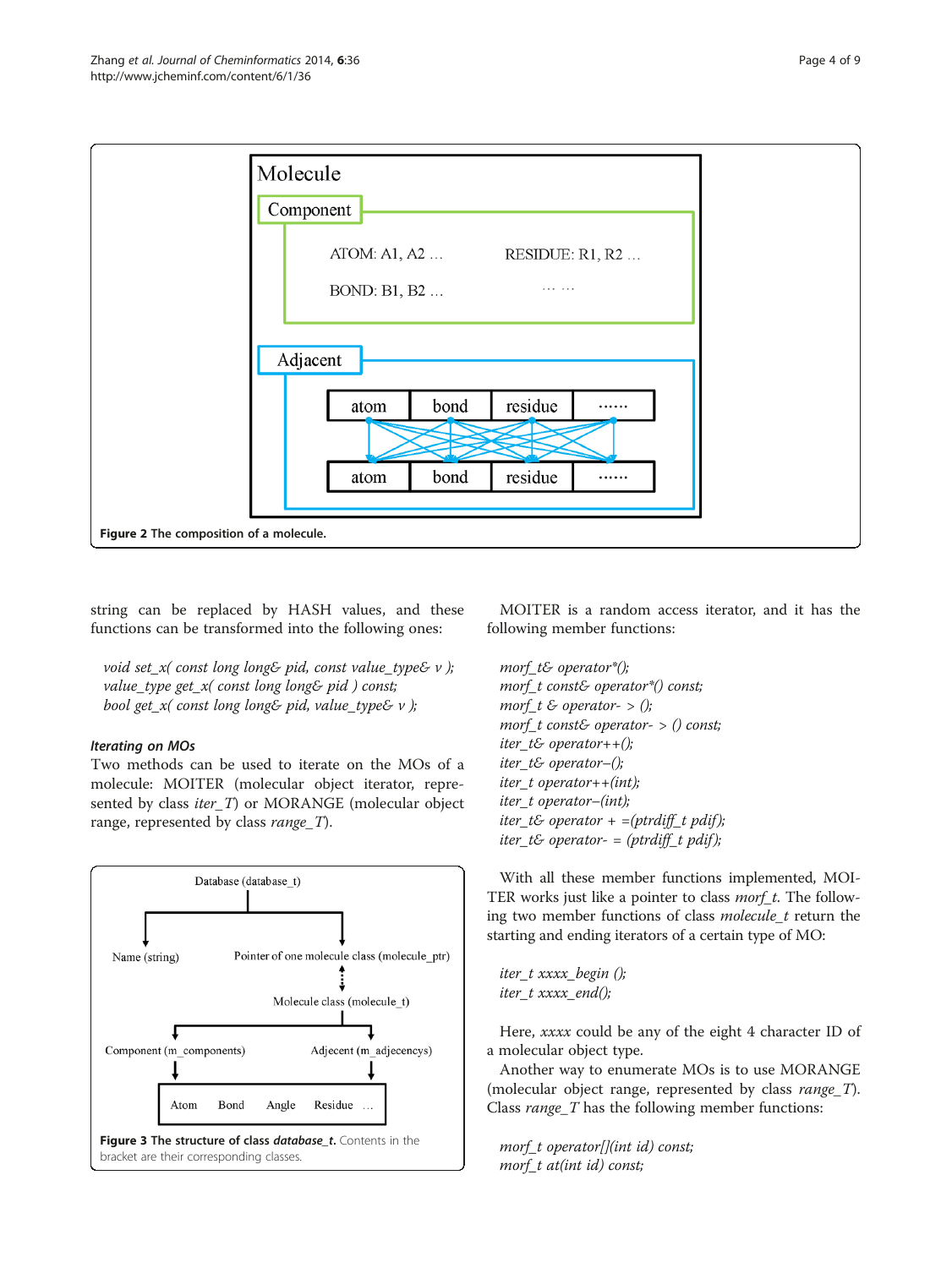MORANGE in a sense works just like an array of MOs. Class *molecule*  $t$  has the functions  $xxxxs()$  that return the MORANGE of a certain type of MOs, while class *morf* t has similar member functions *related*  $xxxxs()$ that returns the MORANGE of related MOs.

#### Basic functions in MORT

A lot of functions supported by Antechamber and XLEAP have been developed in MORT, and therefore based on MORT it is very easy for users to develop new applications for computational biology and CADD. As shown in Figure 4, a function in MORT is composed of data structure and algorithm. Algorithms are the operations that can be applied by the users to the target, and data structure is separated into two parts: one for information storage and the other for handling MOs. Proteins, ligands and parameters are stored in molecules (represented by class molecule\_t), and are composed of MOs (atom, residue, etc.). Molecules are stored in database (represented by class database\_t). Both of molecule\_t and database\_t are inherited from class entity t. Class morf  $t$  and its child classes are used to modify, add and delete MOs. The functions in MORT can be roughly divided into two categories: object-related and property-related.

## Object-related functions

Functions in this category can handle the MOs defined in MORT. These functions have various usages, and they are distributed in different directories.

(1).OBJFUN: a lot of functions are defined in this directory, and they can be used to modify objects. For example, the function fixbond can be used to fix the bond order of a molecule based on several rules, such as hard rule, length rule and conjugation rule, as illustrated in our previous work [\[11\]](#page-8-0); the function

addHs can be used to add the missing hydrogen atoms of a molecule (bond information is required); the function create can be used to create atoms, bonds, residues, angles, etc.; the functions transform and translate can be used to transform/move a molecule according to one matrix/vector; the function rotate can be used to rotate a molecule; the function center can be used to determine the geometrical center of a molecule or residue. A lot of other functions are not mentioned here, and the descriptions of the important functions can be found in Additional file [1.](#page-8-0) Apart from being used alone, reasonable combinations of these functions may be more helpful to users. For example, the combination of the functions fixbond, addHs and setpchg can be used to add the missing information of a molecule, which is necessary for the calculation of the energy.

(2).PDBENT and TRIPOS: functions in these two directories are primarily used to handle the files in PDB [[12](#page-8-0)] and MOL2 [\[13\]](#page-8-0) formats. The most important functions are read pdb/read mol2 and write pdb/write mol2, which act as the controller of the data input/output stream in MORT. Each of these functions is composed of several sections, and in each section there is one function to parse the corresponding information. For example, read\_pdb is used to get the molecule from a PDB formatted file. While parsing the file, it can recognize the first four letters of each line as its identity to determine which section it belongs to, and then the corresponding functions will be invoked to get the information from this line. Take "ATOM" for example: when "ATOM" has been recognized, the function read\_atom will be used to parse the atom's information (including its name, coordinate and type). And then an atom object will be created to store all the information.

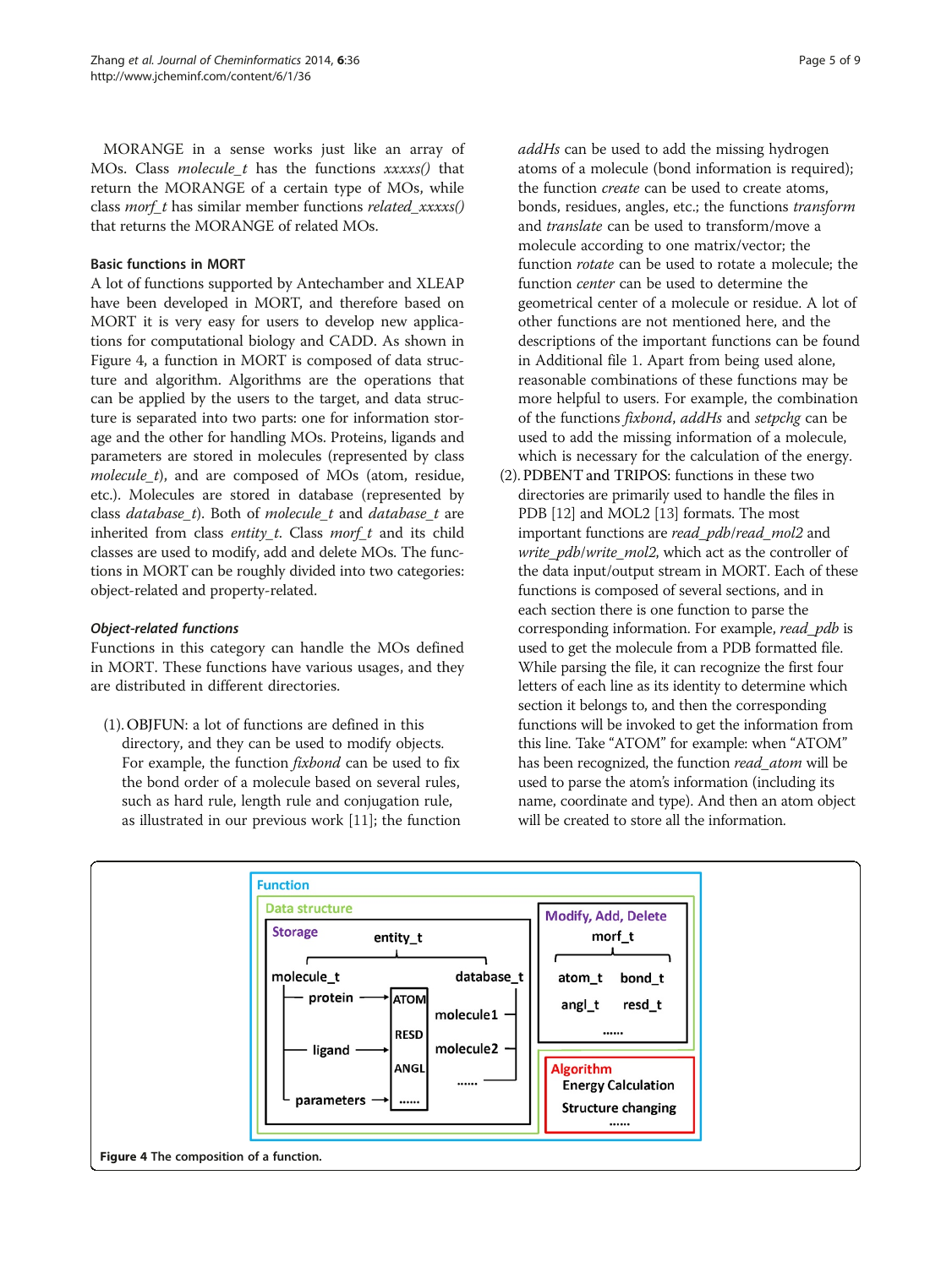- (3). SMARTS: functions in this directory can handle two kinds of information: SMILES and SMARTS [[14\]](#page-8-0). SMILES is the acronym of Simplified Molecular Input Line Entry Specification that has been widely used as a general-purpose chemical nomenclature and data exchange format, and SMARTS is the straightforward extensions of SMILES. The SMILES/ SMARTS of a molecule is stored as a character string, which is the input parameter of the function read\_smiles/read\_smarts. These functions can extract the topology information of a molecule from the input string, and then store them into the database as a molecule. The whole process is not very complicated, and it will handle one character in each iteration. First, it will judge if the characters are in bracket "[]" or not, because the characters in or out of a bracket have different meanings. For example, "C" in "xxCxx" means that it is a normal carbon atom, but "C" in "[xxCxx]" may represent a carbon isotope. After the judgment, the corresponding functions will be used to analyze the character: parse\_charge can be used to get the charge information from "+" and "-";  $parse\_ring$  can be used to recognize the digit outside a bracket as a starting/ending point of a ring; parse\_weight can be used to parse the element's weight that is listed in a bracket; parse\_alpha can be used to interpret the element's type, etc. Finally, all the information will be recorded into a molecule.
- (4). CAPBOX: functions in this directory are mainly designed to add the solvent environment to an object. Four functions were designed to build different kinds of solvation environments: solvatecap can be used to add a solvate cap around the specified position of a solute; solvatebox can be used to add a solvate box to the solute in a cuboid way; solvateoct can be used to add the solvate box to a solute in a truncated octahedron way, which can reduce the number of the added solvent molecules; solvateshl can be used to add a solvate shell around the whole solute. The algorithms of these four functions are very similar. The process of solvateshl is illustrated in Figure [5](#page-6-0) as an example. Apart from the functions mentioned above, the function addions can be used to add positive/ negative ions to the whole molecule.
- (5). ATMASK: sometimes, users may want to get the selected partition of a molecule, such as the atoms within 5Å from the 4<sup>th</sup> atom of a molecule. To achieve this goal, the function mask\_atom was designed. This function can be employed to the specified atoms and residues. The argument of this function is a little complicated, and it is composed of some figures and symbols. For example, ":1-10"

means to get the residues 1 to 10 from a molecule; " $@4 < @5"$  means to return all the atoms within 5Å from the atom 4.

- Following is the steps to interpret " $@4 < @5"$ . The first " $@$ " indicates that this is something about atoms ("@" represents atoms and ":" stands for residues). The functions of class *atom* node will then be invoked, and the following letters or numbers will be parsed as a MO in a specified molecule (here "4" represents the  $4<sup>th</sup>$  atom). The symbol "<" means to get the atoms/residues in a certain distance, and then it will invoke the function parse of class *dist node* to interpret the next section. The previous MO will be regarded as a core. The second "@" indicates that the queried objects are atoms, and "5" equals to the threshold of the distance. Finally, the function *match* checks each atom in the molecule that satisfies the condition, and returns the qualified ones.
- (6). FORMAT: functions defined here can be used to handle different kinds of formatted files. For example, the function *read\_sdf* can be used to parse the molecule from a MOL/SDF formatted file, and the function *load mdb* can be used to load the molecules from a database file, which contains a lot of molecules with the MOL2, MOL/SDF or OFF format. Once a molecule has been loaded, it will be stored in a database (represented by class  $database_t$ ) with its name as the identity.

#### Property-related functions

The functions in this category can add, modify, save and delete different properties of a molecule, and all these functions are distributed in their corresponding directories.

(1). ENEFRC: functions in this directory are energy-related. The function *eval\_bond*, *eval\_angl* or *eval\_tors* can be used to calculate the energy of bonds, angles or torsions. The non-bond energy can be calculated in two ways. The function get\_dir can be used to calculate the energy based on periodic boundary condition (PBC) by using Ewald summation [\[15,16\]](#page-8-0). And the other function *nonbond\_egb* can be used to calculate the polar contribution of desolvation for a non-periodic model by using the Generalized Born (GB) model [\[16](#page-8-0)] based on the following equations:

$$
E_{GB} = -INVCHG2 * \left(1 - \frac{1}{\varepsilon}\right) \sum_{j=i+1}^{n} \frac{q_i * q_j}{f_{GB}} \tag{1}
$$

$$
INVCHG2 = K_e * C^2 * NA / (10^{-10} * 4.184)
$$
  
= 332.05Kcal/mol (2)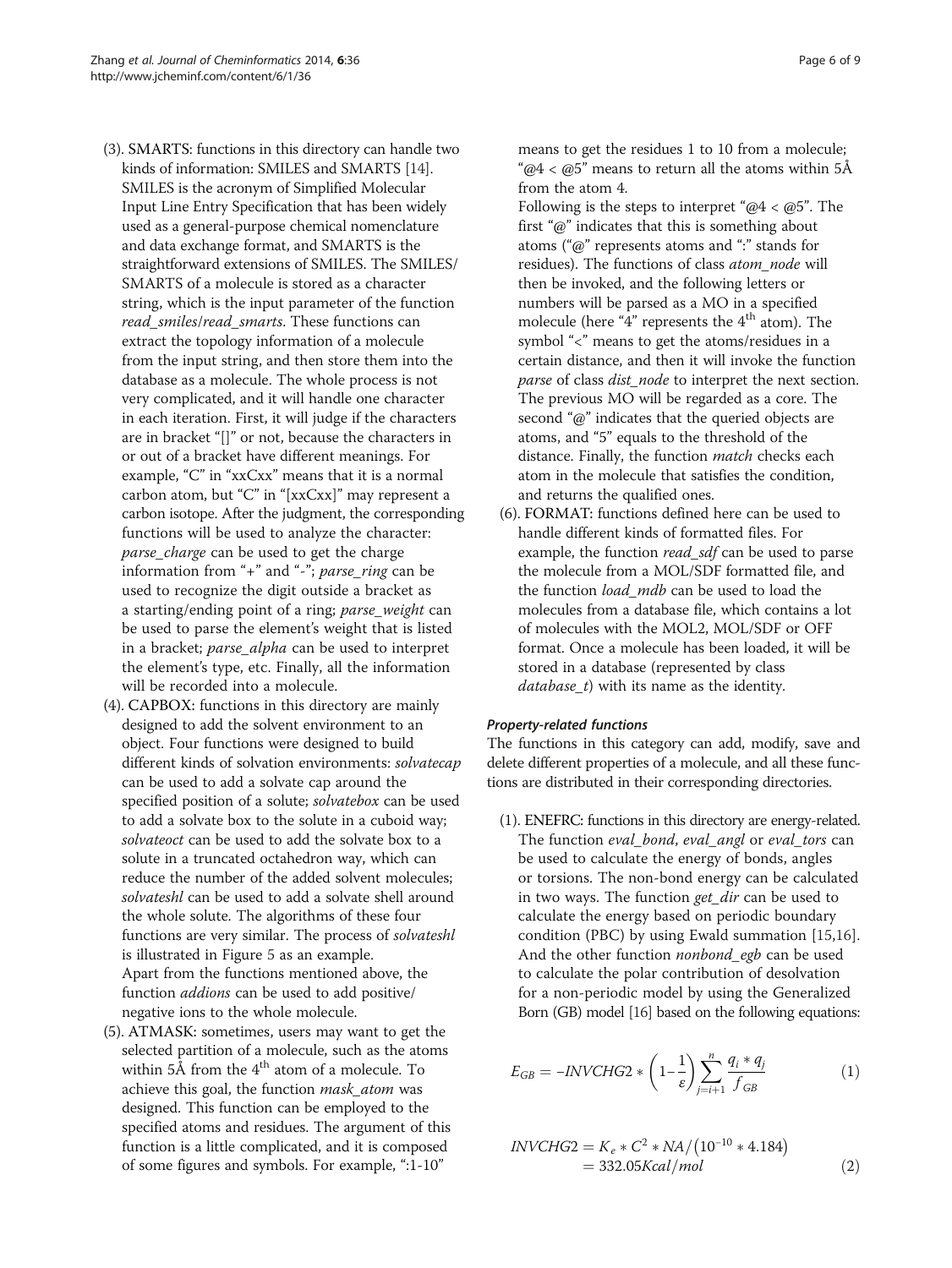<span id="page-6-0"></span>

remain (marked as red), and the others (marked as green) will be neglected.

$$
f_{GB} = \left(r_{ij}^2 + \alpha_{ij}^2 * \exp\left(-r_{ij}^2/(2\alpha_{ij})^2\right)\right)^{0.5}
$$
 (3)

$$
\alpha_{ij}^2 = \alpha_i * \alpha_j \tag{4}
$$

where  $K_{\rm e}$  C and NA are electrostatic constant, Coulomb constant and Avogadro's contant, respectively,  $\varepsilon$  is the dielectric constant of water (78.5), INVCHG2 is a constant value of 332.05 kcal/mol,  $r_{ij}$  is the distance between two atoms,  $\alpha_i$  and  $\alpha_j$  are equal to the Born radii of atoms i and j. More detailed descriptions of the energy-related functions can be found in Additional file [1](#page-8-0).

(2). AMBFMT: In this part of MORT, some

functions were designed to read the AMBER and AMOEBA force fields and save the properties of a molecule into topology files. For example, write\_amber\_prmtop can be used to generate two files: topology (such as charge, bond, angle, etc.) and coordinate files (space information), which can be used as the input files for MD simulations. read\_frc/read\_amoeba\_frc can be used to get the AMBER/AMOEBA force field parameters from an AMBER/AMOEBA parameter file and then store them into molecules. For the better use of MORT, several commands have

been defined in directory "plugin", which makes it very convenient to develop one serviceable application with just a few or sometimes just one command for the developers.

(3). PLUGIN: commands in this directory can be regarded as the MORT's interface, and users can call these commands to accomplish many kinds of tasks with less effort than using functions. They can help the developers do more work in less time.

In each command class, apart from its constructor and destructor, one function is necessary:

#### virtual bool exec();

This function is a virtual function inherited from class command i, which is the base class of all the command classes. exec performs variously in command\_i's child classes, reflecting the polymorphism of C++ language. Once one command class is declared, exec should be used to execute the corresponding commands at the end.

A lot of commands have be defined, for example, source can be used to interpret the files displayed in directory "dat/cmd", which contains the commands used for loading the force field parameters for the preparation of other operations (so source is usually the first thing that users need to do before executing any command); *merge* can be used to put the objects listed in its arguments together; *solvate* can be used to add the solvents around a molecule; moloper can be used to add the missing information to a molecule (mentioned in directory OBJFUN part), etc. These commands are all defined in their own classes, and users need to declare the class first before doing any operation. The details of the important functions and classes in MORT and the related information of important commands can be found in Additional file [1](#page-8-0).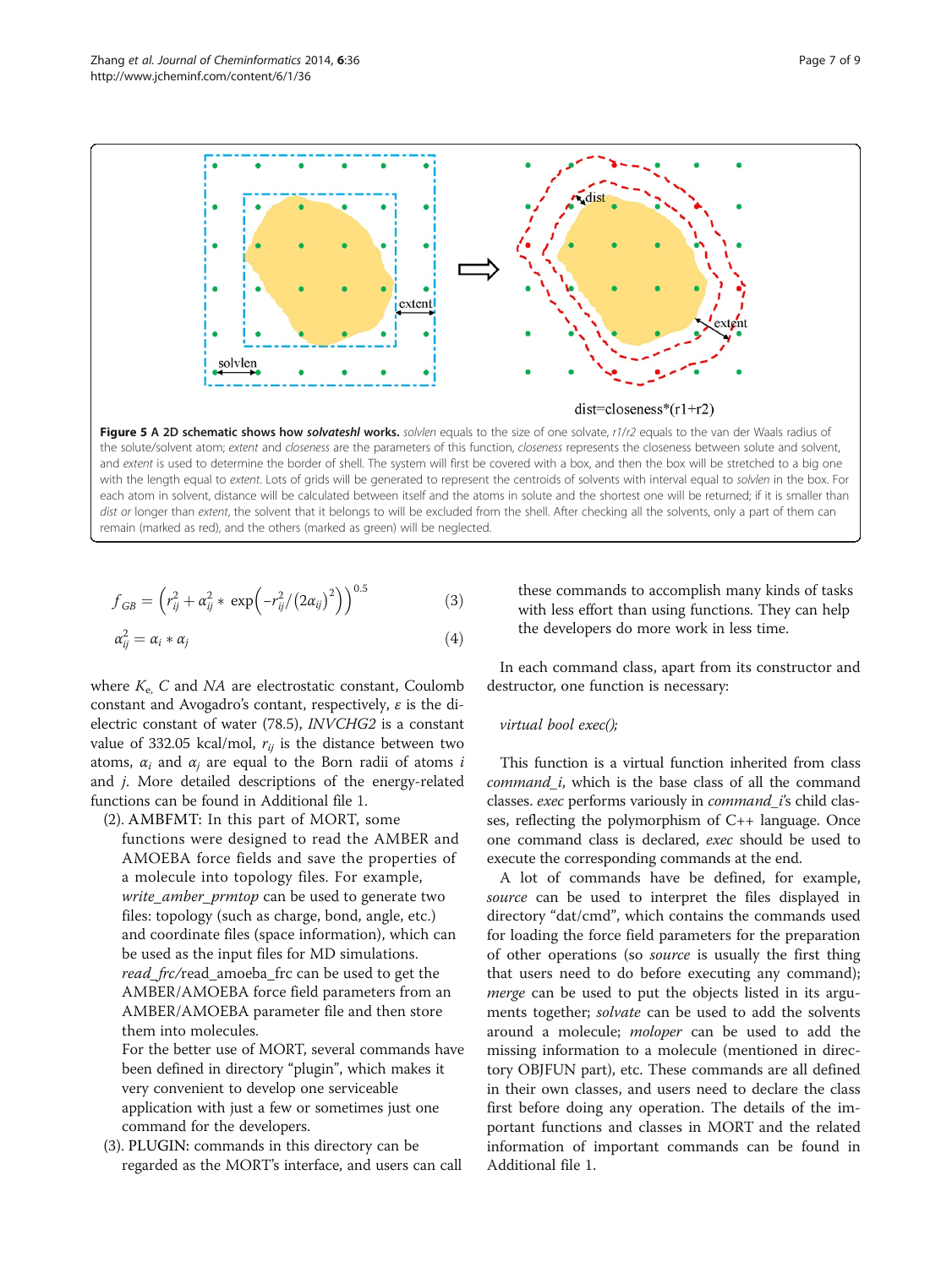

#### Results and discussion

MORT can be used as a foundational library to develop new programs or software packages for computational biology and CADD. Usually, based on MORT, only a few codes are needed to solve a problem. For example, if users want to calculate the energy of a protein, the energy-related functions can be used conveniently. If the information of a molecule is incomplete, fixbond, addHs and other functions can work together to add the missing information.

MORT can serve as the core of one program, what users need to do is to package this core with some necessary codes. They can be compiled as a standalone program to solve different kinds of problems. Figure 6 shows how a program can be builded based on MORT. The source code is provided with this manuscript as Additional file [2](#page-8-0), and its installation script is documented in README. Some emamples are listed in test directory.

## Conclusions

A C++ based library MORT is developed as a new foundation library for computational biology and CADD. This new library has many advantages, especially for its data structure and powerful functions. By employing the relational model instead of the hierarchical model to store data, less time is taken while iterating on the atoms and it solves the annoying problems such as determining the belongings of inter-residue bonds. In this model, all bonds and atoms are independent and extra entities are created to store the connection information and other relations between these entities. A lot of functions have been developed in this library, and Figure 7 shows how MORT works while dealing with some operations.

Moreover, many commands in AmberTools have been integrated into MORT. For example, setpchg can be used to call the standalone program in Antechamber [\[17](#page-8-0)] to assign atomic partial charges and *parmchk* can be used to call Parmchk to add missing force field parameters. With all these commands implemented, it is easy to create the topology file for a protein-inhibitor complex inside MORT without calling any outside programs.

## Availability and requirements

MORT is available at [http://cadd.suda.edu.cn/MORT/](http://cadd.suda.edu.cn/MORT/index.htm) [index.htm,](http://cadd.suda.edu.cn/MORT/index.htm) and it can be compiled into a static library on Linux platform. It's written in C++ and the boost library (version 1.46.1 or newer) is needed.